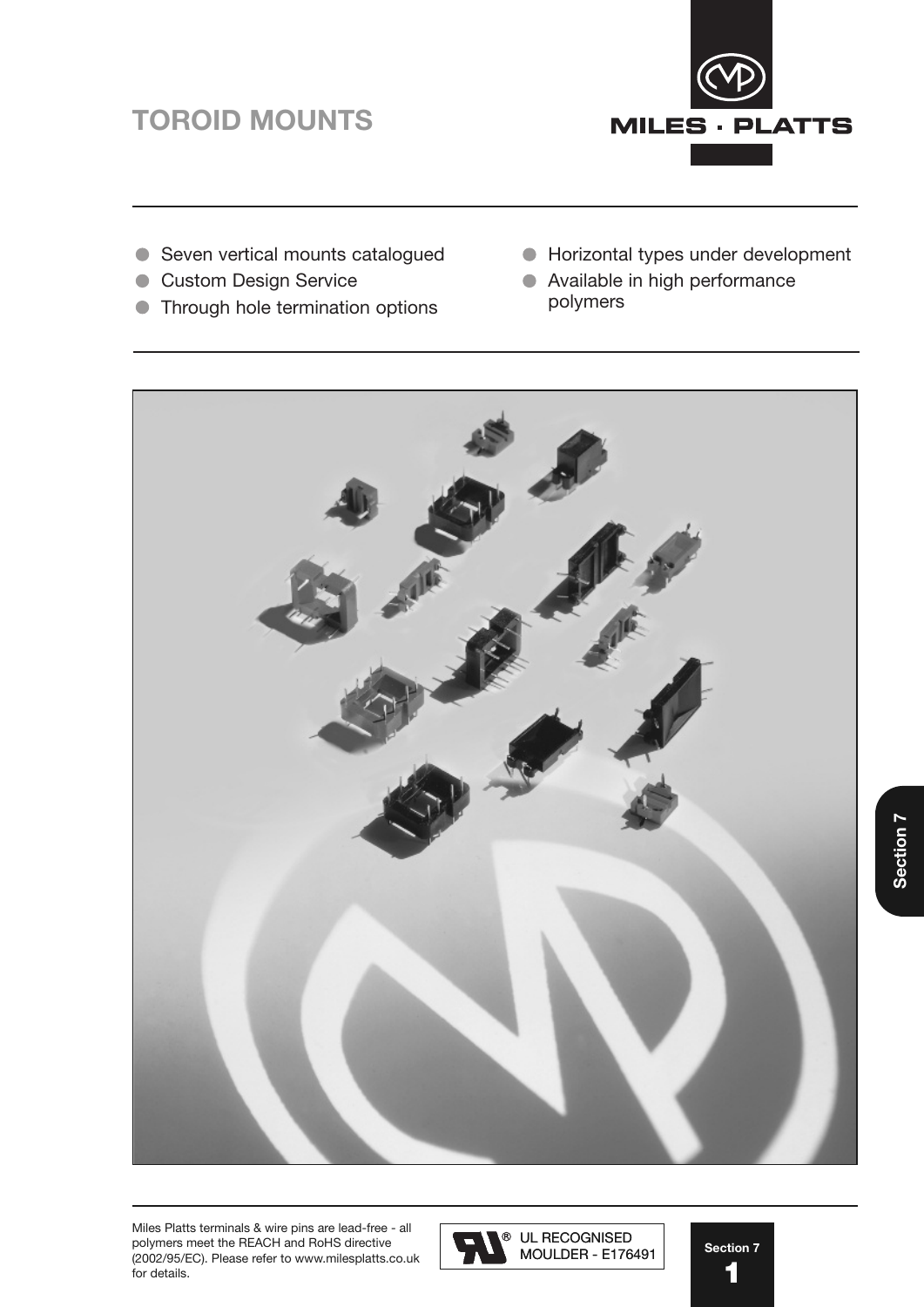# **Toroid Mounts** Toroid Mounts







| <b>Description</b>  | <b>Type</b> | <b>Terminal</b><br>type | No. of<br>terminals<br>available | Part<br>No.   |
|---------------------|-------------|-------------------------|----------------------------------|---------------|
| <b>Toroid mount</b> | 72958       | <b>TBS 901</b>          | $4(2 \times 2)$                  | <b>TR0010</b> |

Standard materials: Nylon 66 glass reinforced to UL94HB / Nylon 66 glass reinforced to UL94V0 Dimensions in millimetres

### **TOROID MOUNT TR0020**







| <b>Description</b>  | Type  | <b>Terminal</b><br>type | No. of<br>terminals<br>available | Part<br>No.   |
|---------------------|-------|-------------------------|----------------------------------|---------------|
| <b>Toroid mount</b> | 72959 | <b>TBS 901</b>          | $4(2 \times 2)$                  | <b>TR0020</b> |

Standard materials: Nylon 66 glass reinforced to UL94HB / Nylon 66 glass reinforced to UL94V0 Dimensions in millimetres

1 2 || J 4 2.54 1.27

For further technical information please contact sales  $\sqrt{a}$ Tel: +44 (0) 116 264 3850 Fax: +44 (0) 116 264 3851 Email: enquiries@milesplatts.co.uk Web: www.milesplatts.co.uk

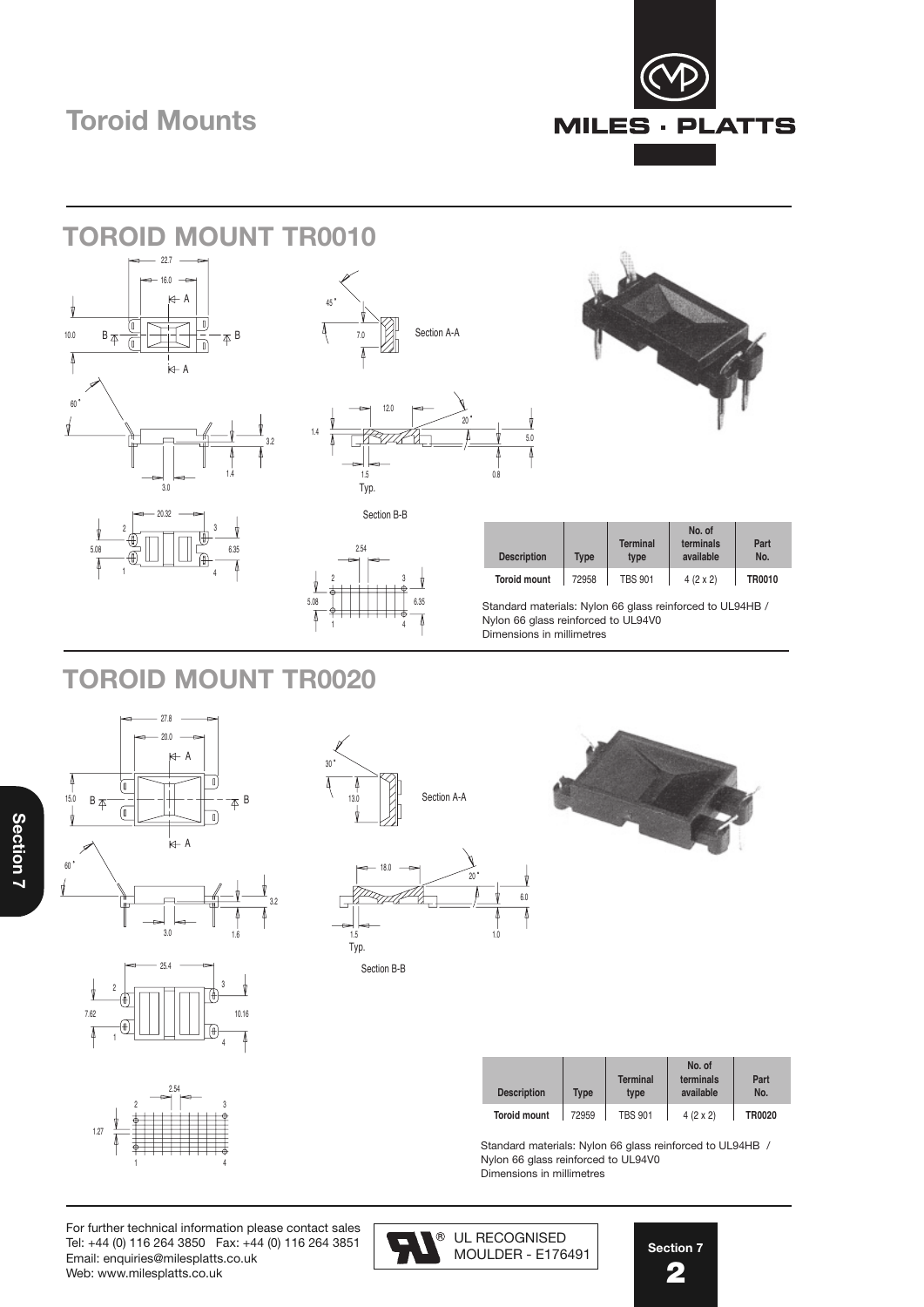

# **TOROID MOUNT TR0030**





| <b>Description</b>  | <b>Type</b> | No. of<br>pins<br>available | Pin<br>size | Part<br>No. |
|---------------------|-------------|-----------------------------|-------------|-------------|
| <b>Toroid mount</b> | 74671       | $8(2 \times 4)$             | $0.635$ Sq. | TR0030      |

setting the materials: Nylon 66 glass reinforced to UL94HB /<br>8 5 Standard materials: Nylon 66 glass reinforced to UL94HB Nylon 66 glass reinforced to UL94V0 Pin material: Phosphor Bronze Dimensions in millimetres

#### **TOROID MOUNT TR0040**





2.8







| <b>Description</b>  | <b>Type</b> | Pin<br>size | No. of<br>pins  | Part<br>No. |
|---------------------|-------------|-------------|-----------------|-------------|
| <b>Toroid mount</b> | 76791       | $0.635$ Sa. | $4(2 \times 2)$ | TR0040      |

Standard materials: Nylon 66 glass reinforced to UL94HB / Dianuard materials: ryformed glass is<br>Nylon 66 glass reinforced to UL94V0

Pin material: Phosphor Bronze Dimensions in millimetres

Miles-Platts are technical moulders - we manufacture  $\Box$ more than bobbins - please contact sales for details.  $\begin{array}{|c|c|}\n\hline\n\end{array}$ 

UL RECOGNISED MOULDER - E176491

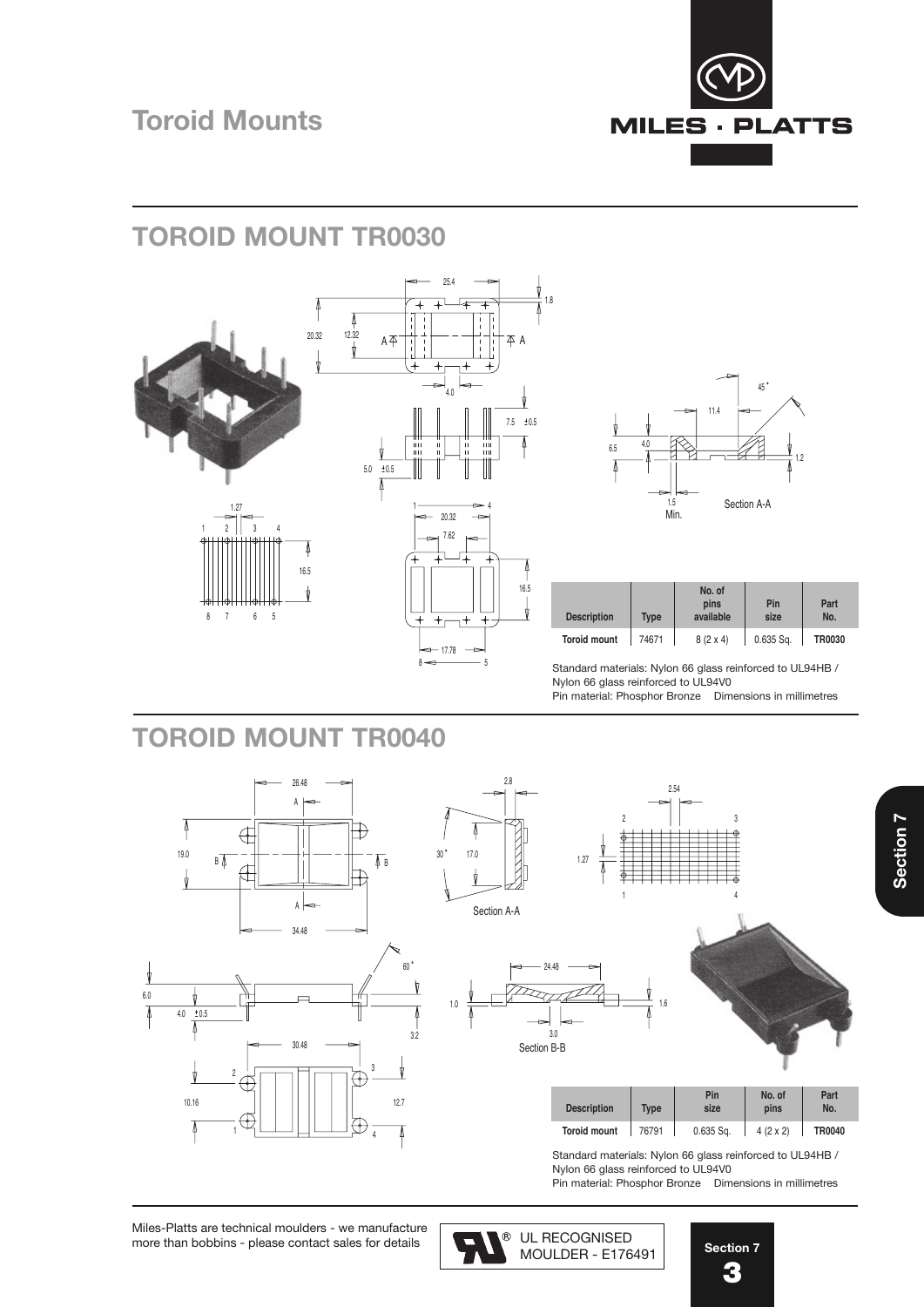

### **TOROID MOUNT TR0050**







Standard materials: Nylon 66 glass reinforced to UL94HB / Nylon 66 glass reinforced to UL94V0 Dimensions in millimetres

**Description** Type type available No. **Toroid mount** 79796 TBS 901 2 **TR0050**

**No. of** Terminal terminals **Part** 

## **TOROID MOUNT TR0060**





29.0

| <b>Description</b>  | <b>Type</b> | Pin<br>size | No. of<br>pins  | Part<br>No.   |
|---------------------|-------------|-------------|-----------------|---------------|
| <b>Toroid mount</b> | 76507       | $0.635$ Sq. | $6(2 \times 3)$ | <b>TR0060</b> |







Standard materials: Nylon 66 glass reinforced to UL94HB / Nylon 66 glass reinforced to UL94V0 Dimensions in millimetres

For further technical information please contact sales  $\sqrt{a}$ Tel: +44 (0) 116 264 3850 Fax: +44 (0) 116 264 3851 Email: enquiries@milesplatts.co.uk Web: www.milesplatts.co.uk



**Section 7 4** 4

I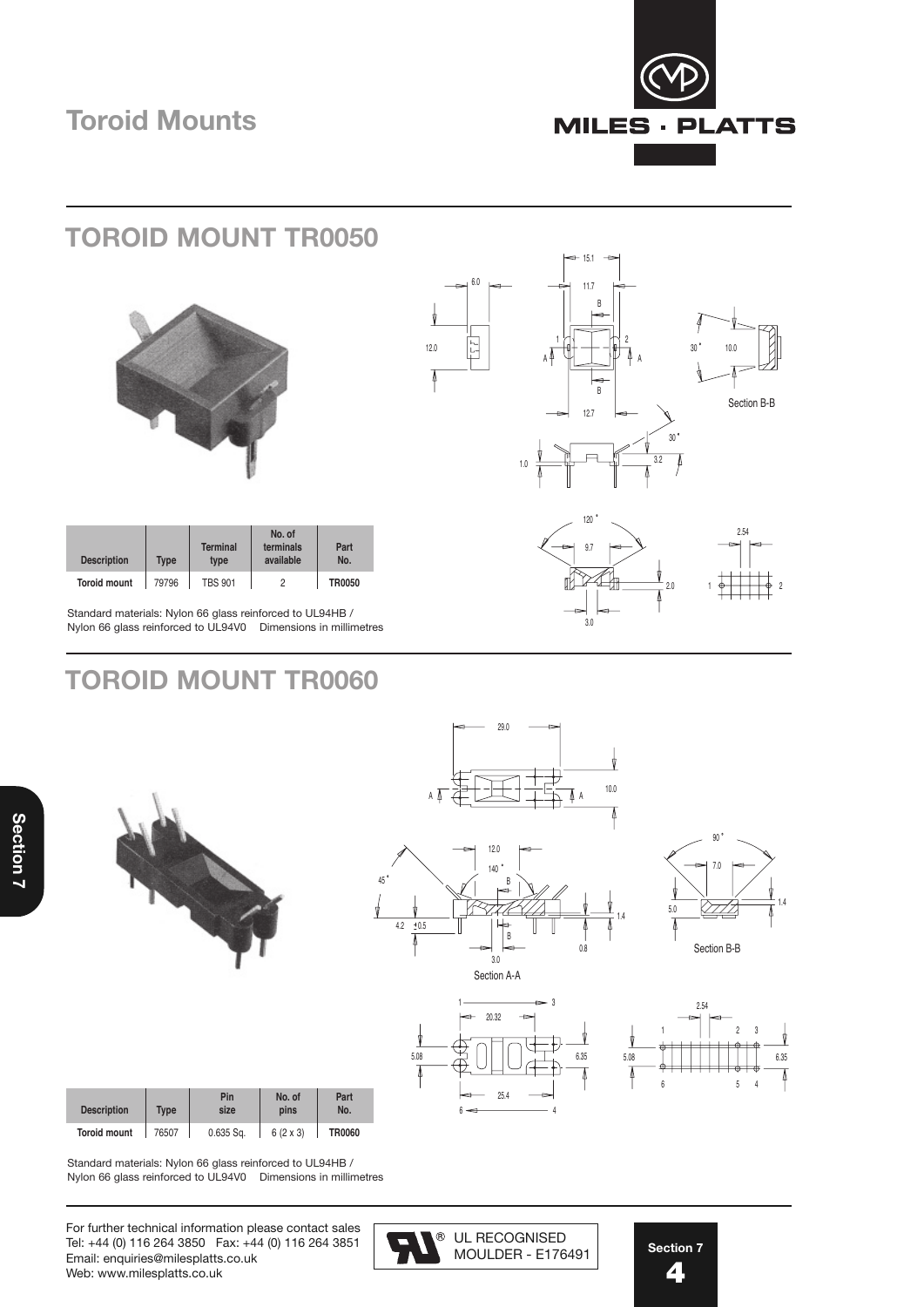

# **TOROID MOUNT TR0070**









| <b>Description</b>  | <b>Type</b> | Pin<br>size | No. of<br>pins  | Part<br>No.   |
|---------------------|-------------|-------------|-----------------|---------------|
| <b>Toroid mount</b> | 77379       | $0.635$ Sa. | $4(2 \times 2)$ | <b>TR0070</b> |

 $^2$   $\sim$   $\sim$   $\sim$   $\sim$   $\sim$   $\sim$   $^3$ 

20.32

5.00 — ا⊣ا ال— 0.00

4

Standard materials: Nylon 66 glass reinforced to UL94HB / Nylon 66 glass reinforced to UL94V0

1

Pin material: Phosphor Bronze Dimensions in millimetres





MOULDER - E176491 UL RECOGNISED MOULDER - E176491